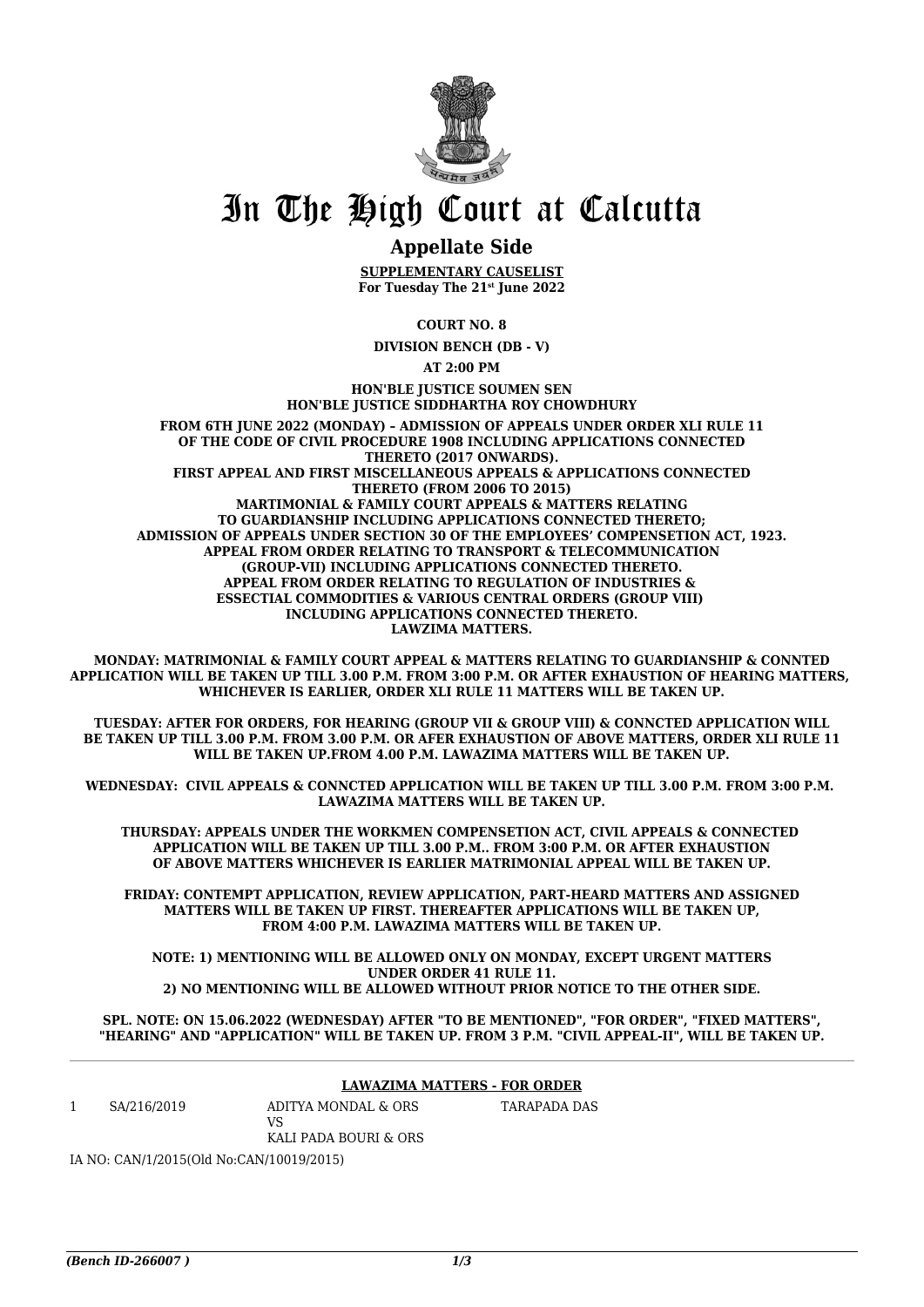| 2  | SA/47/2020                               | NEMAI CHARAN BHOWMIK<br>VS                                             | <b>SOUMAK BERA</b>              |
|----|------------------------------------------|------------------------------------------------------------------------|---------------------------------|
|    |                                          | MALINA GHORAI & ORS                                                    |                                 |
|    | IA NO: CAN/1/2018(Old No:CAN/2480/2018)  |                                                                        |                                 |
| 3  | SA/48/2020                               | <b>KANAI ADAK</b><br>VS.                                               | SUBRATA KUMAR ROY               |
|    |                                          | <b>DURGAPADA</b><br>MUKHOPADHYAY(DSCD) REP BY<br>MANAS MUKHERJEE & ORS |                                 |
|    | IA NO: CAN/1/2019(Old No:CAN/107/2019)   |                                                                        |                                 |
| 4  | SA/56/2020                               | <b>BANDANA SENGUPTA</b><br>VS<br>USHA BISWAS & ORS                     | INTIKHAB A MINA                 |
| 5  | SA/61/2020                               | <b>RINA HAZRA AND ORS</b><br>VS<br>NIRMAL KUMAR GHOSH AND              | RAJDEEP BHATTACHARYA            |
|    |                                          | <b>ORS</b>                                                             |                                 |
| 6  | SA/62/2020                               | DEBABRATA NATH<br>VS                                                   | RAJDEEP<br><b>BHATTACHARAYA</b> |
|    |                                          | AMARNATH SINHA                                                         |                                 |
| 7  | FMA/75/2020                              | THE HINDUSAN CABLES<br>WORKER'S UNION REPD. & ORS.<br>VS.              | APURBA GHOSH                    |
|    |                                          | UNION OF INDIA & ORS.                                                  |                                 |
| 8  | SAT/76/2020                              | ASHUTOSH ROY @ ASHUTOSH<br><b>ROY</b><br>VS                            | SAGNIK CHATTERJEE               |
|    |                                          | SHANKAR HAI MAJUMDER & ORS.                                            |                                 |
|    | IA NO: CAN/1/2021                        |                                                                        |                                 |
| 9  | FMA/570/2020                             | SMT. NEHA MISHRA<br>VS<br>SANJEEV MISHRA                               | PARTHA CHAKRABORTY              |
|    | IA NO: CAN/1/2019(Old No:CAN/9462/2019)  |                                                                        |                                 |
| 10 | SA/17/2021                               | SRIMATYA NIHARBALA GHORAI<br>VS                                        | AMIT BARAN DASH                 |
| 11 | FAT/43/2021                              | GOPAL CHANDRA MRIDHYA<br>PRADIP KR DAS ALIAS PRODIP KR<br>DAS AND ORS  | SAYANI BHATTACHARYA             |
|    |                                          | VS<br>PURABI DAS AND ANR                                               |                                 |
|    | IA NO: CAN/4/2021, CAN/5/2022            |                                                                        |                                 |
| 12 | FA/55/2021                               | NARENDRA NATH DUBEY & ANR<br>VS                                        | PRATIMA MISHRA                  |
|    |                                          | HRIDAY NARAYAN DUBEY & ORS                                             |                                 |
| 13 | FA/64/2021                               | MRS NIDHI KEDIA NEE<br>CHOKHANI<br><b>VS</b>                           | SOUINAK BHATTACHARYA            |
|    |                                          | ABHYUDAYA KEDIA                                                        |                                 |
| 14 | FA/72/2021                               | TAPAN BRAHMACHARI<br>VS<br><b>JYOTIRMOY SEN &amp; ANR</b>              | NEEPESH MAJHI                   |
|    | IA NO: CAN/1/2019(Old No:CAN/8766/2019)  |                                                                        |                                 |
| 15 | SA/105/2021                              | DEBI PRASAD MUKHOPADHYAY                                               | SHOHINI CHAKRABORTY             |
|    |                                          | VS<br>KUMARI MINOTI<br>MUKHOPADHYAY                                    |                                 |
|    | IA NO: CAN/1/2014(Old No:CAN/11212/2014) |                                                                        |                                 |
| 16 | SA/109/2021                              | RUKSANA BEGUM AND ORS<br><b>VS</b><br>NIZAMUDDIN                       | DEBAYAN ROY                     |